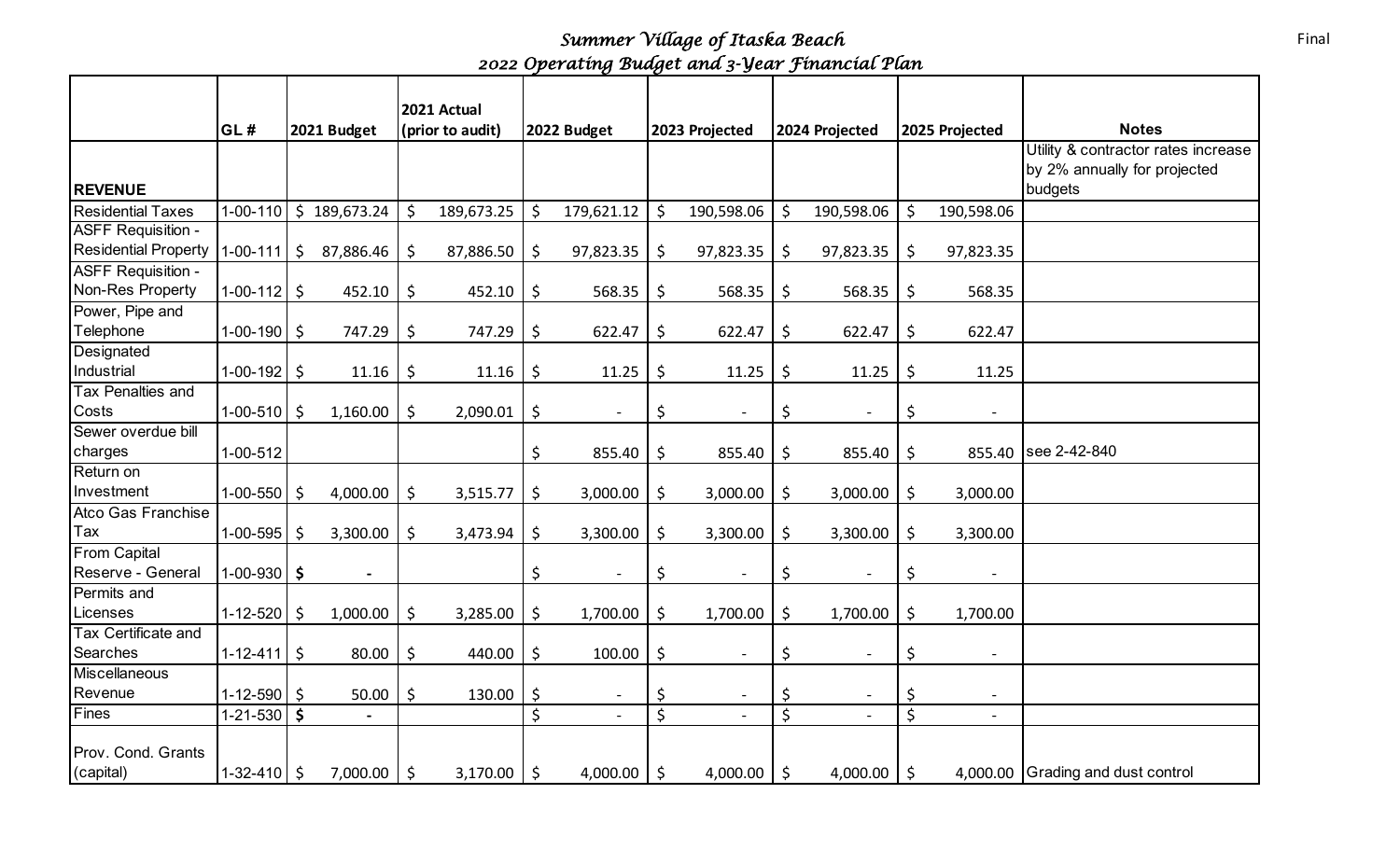*Summer Village of Itaska Beach 2022 Operating Budget and 3-Year Financial Plan*

|                               | GL#               |     | 2021 Budget    |         | 2021 Actual<br>(prior to audit) |    | 2022 Budget |                    | 2023 Projected           |    | 2024 Projected |             | 2025 Projected | <b>Notes</b>                                                                                                                   |
|-------------------------------|-------------------|-----|----------------|---------|---------------------------------|----|-------------|--------------------|--------------------------|----|----------------|-------------|----------------|--------------------------------------------------------------------------------------------------------------------------------|
| Federal Cond.                 |                   |     |                |         |                                 |    |             |                    |                          |    |                |             |                |                                                                                                                                |
| Grants (Capital)              | $1 - 32 - 830$    | \$  | $\blacksquare$ | \$      | 170.01                          |    |             | \$                 | $\overline{\phantom{a}}$ | \$ |                | \$          |                |                                                                                                                                |
| Prov. Cond. Grants            |                   |     |                |         |                                 |    |             |                    |                          |    |                |             |                |                                                                                                                                |
| (Operating)                   | $1 - 32 - 840$    | S   | 4,654.00       | -\$     | 7,780.00                        | \$ | 3,780.00    | \$                 | 3,780.00                 | \$ | 3,780.00       | \$          |                | 3,780.00   MSI: NEPL Wastewater                                                                                                |
|                               | <b>Sub Total</b>  | \$  | 300,014.25     | Š.      | 302,825.03                      | Ś  | 295,381.94  | \$                 | 306,258.88               |    | 306,258.88     | Ś           | 306,258.88     |                                                                                                                                |
| <b>EXPENSES</b>               |                   |     |                |         |                                 |    |             |                    |                          |    |                |             |                |                                                                                                                                |
| Council Honoraria             | $2 - 11 - 210$ \$ |     | 1,785.00       | \$      | 340.00                          | \$ | 2,550.00    | \$                 | 2,550.00                 | \$ | 2,550.00       | \$          | 2,550.00       | \$85 * 3 councillors * 10 meetings                                                                                             |
|                               |                   |     |                |         |                                 |    |             |                    |                          |    |                |             |                | Conferences, dinner meetings,                                                                                                  |
| <b>Council Expense</b>        | $2 - 11 - 211$ \$ |     | 600.00         | \$      | 878.65                          | \$ | 1,000.00    | \$                 | 1,000.00                 | \$ | 1,000.00       | \$          | 1,000.00       | mileage                                                                                                                        |
| <b>Administration Fees</b>    | $2 - 12 - 111$    | -\$ | 51,652.00      | \$      | 49,838.94                       | \$ | 50,962.76   | \$                 | 51,982.02                | \$ | 53,021.66      | \$          | 54,082.09      |                                                                                                                                |
| <b>WCB Fees</b>               | $2 - 12 - 131$ \$ |     | 205.00         | $\zeta$ | 201.89                          | \$ | 205.00      | \$                 | 205.00                   | \$ | 205.00         | \$          | 205.00         |                                                                                                                                |
| <b>Medical and Health</b>     |                   |     |                |         |                                 |    |             |                    |                          |    |                |             |                |                                                                                                                                |
| Insurance                     | $2 - 12 - 135$    | \$  | 1,844.00       | \$      | 1,843.44                        | \$ | 1,950.00    | \$                 | 1,950.00                 | \$ | 1,950.00       | \$          | 1,950.00       |                                                                                                                                |
| Travel &                      |                   |     |                |         |                                 |    |             |                    |                          |    |                |             |                | ASVA, AUMA, CLGM                                                                                                               |
| Subsistence                   | $2 - 12 - 211$ \$ |     | 3,000.00       | Ŝ.      | 656.58                          | \$ | 3,000.00    | \$                 | 3,000.00                 | \$ | 3,000.00       | \$          |                | 3,000.00 conferences, mileage, training                                                                                        |
| Postage                       | $2 - 12 - 216$ \$ |     | 400.00         | Ŝ.      | 92.00                           | \$ | 400.00      | \$                 | 400.00                   |    | 400.00         | \$          | 400.00         |                                                                                                                                |
| Telephone                     | $2 - 12 - 217$    | Ś   | 350.00         | $\zeta$ | 190.44                          | \$ | 350.00      | \$                 | 350.00                   | \$ | 350.00         | \$          | 350.00         |                                                                                                                                |
| Assessment                    |                   |     |                |         |                                 |    |             |                    |                          |    |                |             |                | \$410 ARB; would be additional                                                                                                 |
| Services - Private            | 2-12-220          | \$  | 2,900.00       | \$      | 2,764.55                        | \$ | 2,900.00    | \$                 | 2,900.00                 | \$ | 2,900.00       | \$          | 2,900.00       | costs for hearings                                                                                                             |
| Advertising                   | 2-12-221          | Ś.  | 100.00         |         |                                 | \$ | 100.00      | $\zeta$            | 100.00                   |    | 100.00         | \$          | 100.00         |                                                                                                                                |
| Municipal<br>Membership       | $2 - 12 - 224$ \$ |     | 2,700.00       | $\zeta$ | 2,227.83                        | \$ | 2,700.00    | \$                 | 2,700.00                 | \$ | 2,700.00       | $\varsigma$ |                | AUMA (\$751), ASVA (\$850), APLM<br>(\$200), RMA (\$195), FCM (\$55),<br>CLGM (\$310), Pigeon Lake<br>2,700.00 Chamber (\$126) |
| Auditing, Accounting 2-12-231 |                   | -Ś  | 3,800.00       | \$      | 3,800.00                        | \$ | 3,800.00    | \$                 | 3,850.00                 | \$ | 3,900.00       | \$          | 3,950.00       |                                                                                                                                |
| Legal Fees & LTO              |                   |     |                |         |                                 |    |             |                    |                          |    |                |             |                |                                                                                                                                |
| Expenses                      | $2 - 12 - 232$    |     | 2,000.00       | Ŝ.      | 2,952.50                        | \$ | 2,000.00    | \$                 | 2,000.00                 | Ś  | 2,000.00       | S           | 2,000.00       |                                                                                                                                |
| Computer Software             | $2 - 12 - 235$ \$ |     |                |         |                                 | Ś  |             | $\mathsf{\dot{S}}$ |                          | Ś  |                | Ś           |                |                                                                                                                                |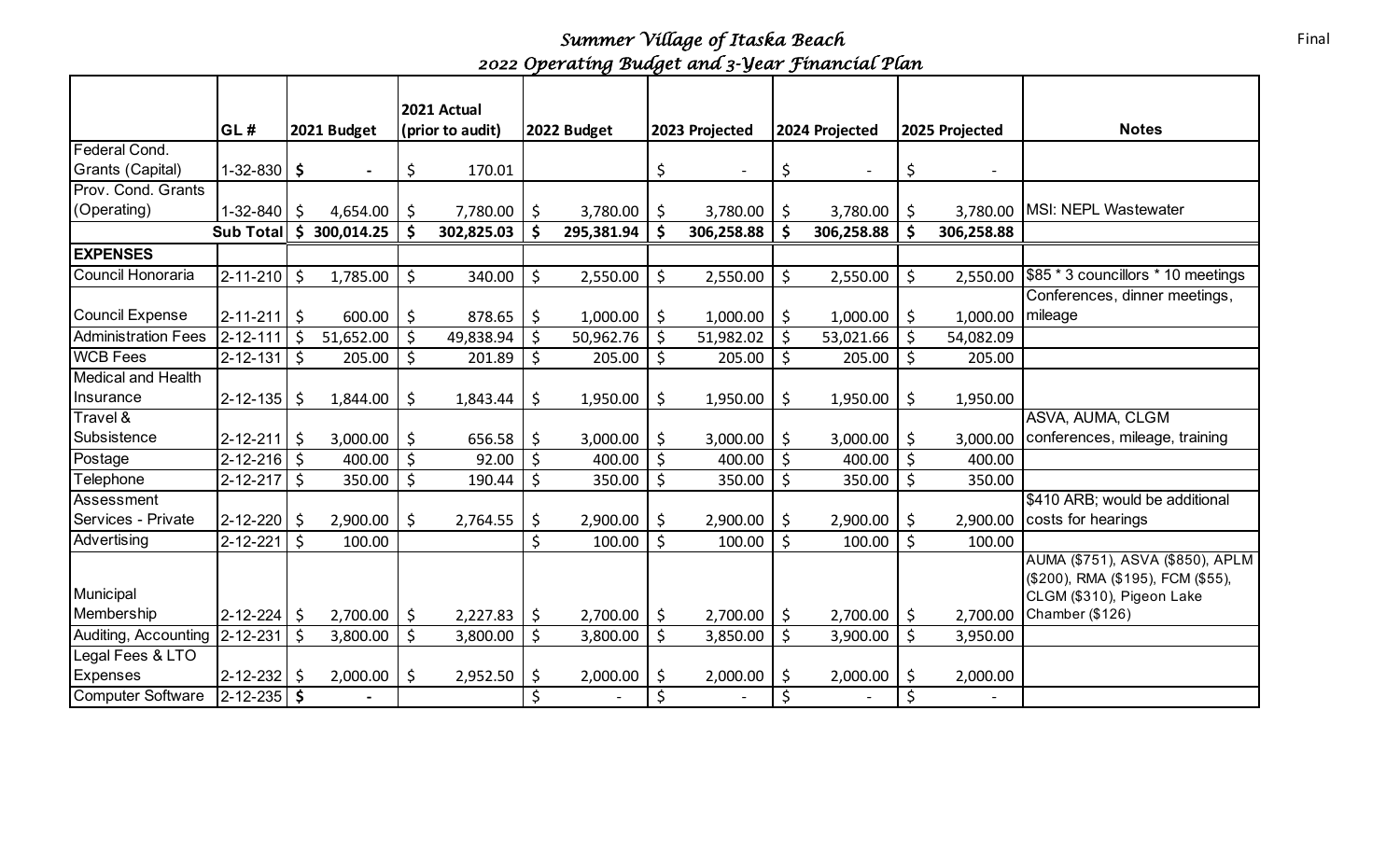## *Summer Village of Itaska Beach 2022 Operating Budget and 3-Year Financial Plan*

|                                          |                   |                 |         | 2021 Actual      |         |             |         |                          |         |                |    |                |                                                                                                                                                                                                                     |
|------------------------------------------|-------------------|-----------------|---------|------------------|---------|-------------|---------|--------------------------|---------|----------------|----|----------------|---------------------------------------------------------------------------------------------------------------------------------------------------------------------------------------------------------------------|
|                                          | GL#               | 2021 Budget     |         | (prior to audit) |         | 2022 Budget |         | 2023 Projected           |         | 2024 Projected |    | 2025 Projected | <b>Notes</b>                                                                                                                                                                                                        |
| Computer Support &                       |                   |                 |         |                  |         |             |         |                          |         |                |    |                | \$53.86/month muniware support;<br>\$100/month muniware hosting,<br>\$1050 yr website, \$180 email<br>license; \$80/ month computer<br>maintenance; \$2800 IT<br>(Office365, Dropbox, Backup,                       |
| Training                                 | $2 - 12 - 236$ \$ | 5,500.00        | \$      | 5,954.32         | \$      | 5,800.00    | \$      | 5,916.00                 | \$      | 6,034.32       | \$ | 6,155.01       | iCompass) Agenda                                                                                                                                                                                                    |
| <b>Election Expense</b>                  | $2 - 12 - 239$ \$ | 3,000.00        | \$      | 2,975.09         |         |             |         |                          | \$      |                | Ś  |                |                                                                                                                                                                                                                     |
| Purchased Repair &<br>Maintenance        | $2 - 12 - 250$ \$ |                 | \$      |                  | \$      |             | \$      |                          | \$      |                | \$ |                |                                                                                                                                                                                                                     |
| Rentals                                  | $2 - 12 - 260$ \$ | 1,596.00        | $\zeta$ | 1,596.00         | $\zeta$ | 1,596.00    | $\zeta$ | 1,596.00                 | $\zeta$ | 1,596.00       | \$ | 1,596.00       | \$133 office rent per month;                                                                                                                                                                                        |
| Insurance & Bond                         | $2 - 12 - 274$ \$ | 4,250.00        | $\zeta$ | 4,243.21         | \$      | 4,250.00    | \$      | 4,250.00                 | \$      | 4,250.00       | \$ | 4,250.00       |                                                                                                                                                                                                                     |
| <b>General Office</b><br><b>Supplies</b> | $2 - 12 - 510$ \$ | 600.00          | \$      | 516.40           | \$      | 700.00      | \$      | 600.00                   | \$      | 600.00         | \$ | 600.00         |                                                                                                                                                                                                                     |
| Bank Charges &<br>Interest               | $2 - 12 - 810$ \$ | 600.00          | $\zeta$ | 515.25           | \$      | 600.00      | $\zeta$ | 600.00                   | $\zeta$ | 600.00         | \$ | 600.00         |                                                                                                                                                                                                                     |
| Amortization                             | 2-12-900          |                 |         |                  |         |             | \$      | $\overline{a}$           | \$      |                | \$ | $\sim$         | ** only building capital expenses<br>into mill-rate                                                                                                                                                                 |
| Gain (loss) disposal<br>of TCA           | $2 - 12 - 910$ \$ |                 | \$      |                  | \$      |             | \$      | $\overline{\phantom{a}}$ | \$      |                | \$ |                |                                                                                                                                                                                                                     |
|                                          |                   |                 |         |                  |         |             |         |                          |         |                |    |                | Reduced # of hours (from 212 -<br>188) because of increased rate<br>Enhanced RCMP \$102 / hour<br>Jan - March, \$106/hr after March<br>for total budget of \$20,000; \$2,000<br><b>RCMP Admin Staff; New Police</b> |
| <b>Policing Costs</b>                    | 2-21-200          | \$<br>23,699.00 | \$      | 21,597.64        | \$      | 24,399.00   | \$      | 27,998.00                | \$      | 29,701.00      | \$ | 29,701.00      | <b>Cost Model</b>                                                                                                                                                                                                   |
| Emergency<br>Management                  | $2 - 22 - 200$    | \$<br>2,000.00  | \$      | 1,712.54         | \$      | 2,000.00    | \$      | 2,000.00                 | \$      | 2,000.00       | \$ | 2,000.00       |                                                                                                                                                                                                                     |
| Firefighting Services 2-23-200   \$      |                   |                 |         |                  | \$      |             | \$      |                          | \$      |                | \$ |                | Reimbursed see 1-12-590                                                                                                                                                                                             |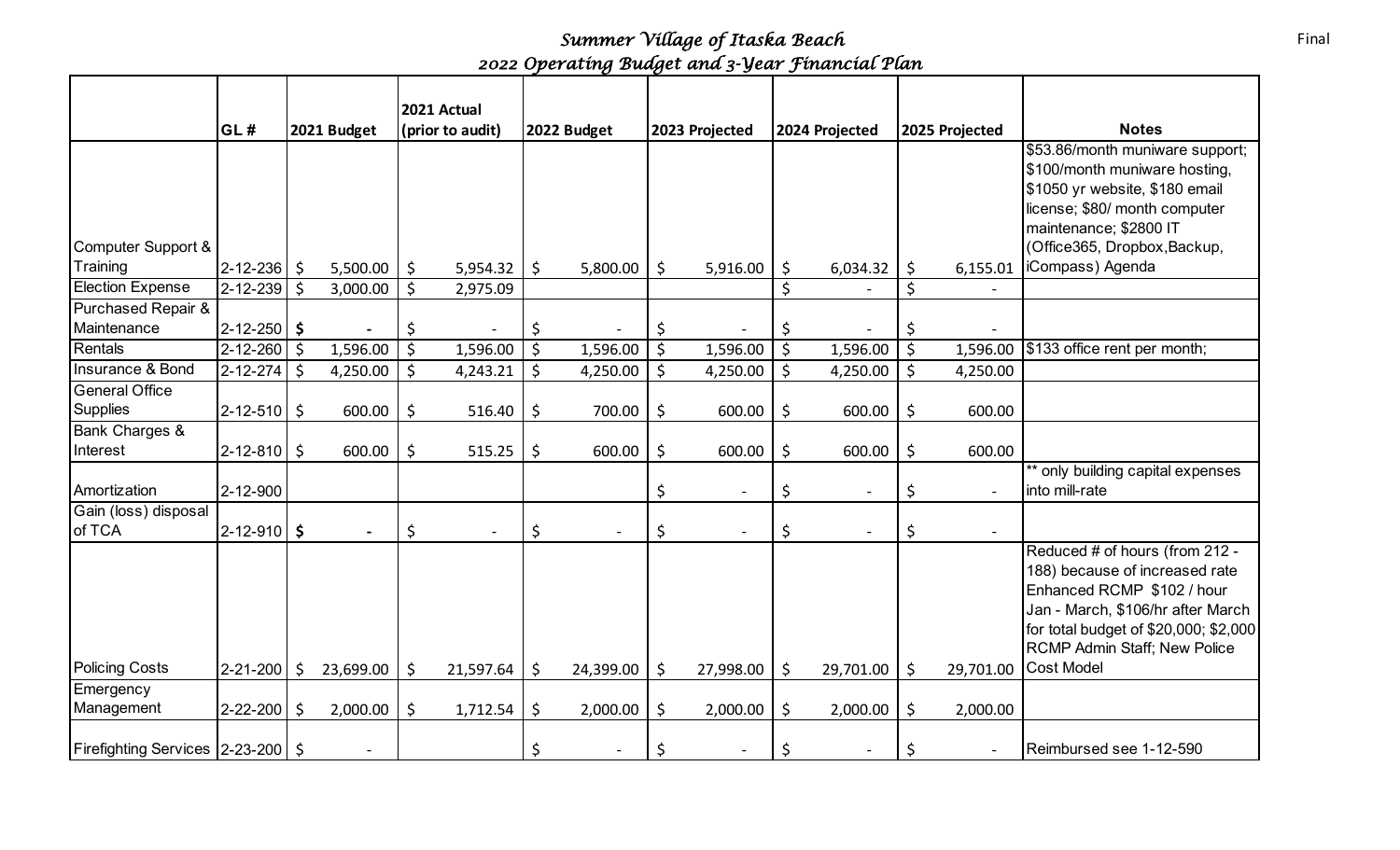## *Summer Village of Itaska Beach 2022 Operating Budget and 3-Year Financial Plan*

|                                     |                   |     |             |                    | 2021 Actual      |         |             |                 |                 |                           |                                          |
|-------------------------------------|-------------------|-----|-------------|--------------------|------------------|---------|-------------|-----------------|-----------------|---------------------------|------------------------------------------|
|                                     | GL#               |     | 2021 Budget |                    | (prior to audit) |         | 2022 Budget | 2023 Projected  | 2024 Projected  | 2025 Projected            | <b>Notes</b>                             |
|                                     |                   |     |             |                    |                  |         |             |                 |                 |                           | \$1000 Ice/Water Rescue; Fire            |
| <b>Firefighting Annual</b>          |                   |     |             |                    |                  |         |             |                 |                 |                           | increases by 2% (or CPI)                 |
| Contract                            | $2 - 23 - 350$ \$ |     | 6,871.00    | \$                 | 6,691.57         | \$      | 6,825.40    | \$<br>6,941.91  | \$<br>7,060.75  | \$<br>7,181.96   annually |                                          |
|                                     |                   |     |             |                    |                  |         |             |                 |                 |                           | \$2640 snow plow, \$720                  |
|                                     |                   |     |             |                    |                  |         |             |                 |                 |                           | install/remove speedbumps,               |
| <b>Roads Contracted</b>             |                   |     |             |                    |                  |         |             |                 |                 |                           | sanding; frost boil repair & dust        |
| Services                            | 2-32-200          | \$  | 11,000.00   | \$                 | 5,714.05         | \$      | 9,200.00    | \$<br>9,384.00  | \$<br>9,571.68  | \$<br>9,763.11            | control - MSI grant (\$4000)             |
| <b>Boat Launch</b>                  | 2-32-250          | \$  | 800.00      | \$                 | 834.49           | \$      | 800.00      | \$<br>800.00    | \$<br>800.00    | \$<br>800.00              | repair ties; new padlock; DLO            |
| Roads: General                      |                   |     |             |                    |                  |         |             |                 |                 |                           |                                          |
| Goods & Supplies                    | $2 - 32 - 510$ \$ |     | 250.00      | \$                 | 100.00           | \$      | 250.00      | \$<br>250.00    | \$<br>250.00    | \$<br>250.00              |                                          |
| Roads Street Lights                 | 2-32-540          | Ś.  | 6,800.00    | $\zeta$            | 6,544.80         | $\zeta$ | 7,200.00    | \$<br>7,344.00  | \$<br>7,490.88  | \$<br>7,640.70            |                                          |
|                                     |                   |     |             |                    |                  |         |             |                 |                 |                           | Includes Outstanding Utilites off-       |
| Sewer admin fees                    | 2-42-840          | Ś   | 20,611.00   | Ś                  | 20,229.37        | \$      | 21,155.40   | \$<br>20,300.00 | \$<br>20,300.00 | \$<br>20,300.00           | set by 1-00-512                          |
|                                     |                   |     |             |                    |                  |         |             |                 |                 |                           | \$1000 large item collection;            |
| Garbage:                            |                   |     |             |                    |                  |         |             |                 |                 |                           | Regular pickup \$13,300; Leaf            |
| Contracted Services   2-43-200   \$ |                   |     | 15,200.00   | Ŝ.                 | 14,745.13        | \$      | 9,400.00    | \$<br>9,588.00  | \$<br>9,779.76  | \$<br>9,975.36            | Pickup in spring and fall \$600;         |
| Landfill fees                       | 2-43-201          | -\$ | 2,200.00    | $\mathsf{\dot{S}}$ | 2,166.83         | \$      | 2,550.00    | \$<br>2,601.00  | \$<br>2,653.02  | \$<br>2,706.08            |                                          |
|                                     |                   |     |             |                    |                  |         |             |                 |                 |                           | portable toilet; no fee for pickup or    |
| <b>Public Facilities</b>            | $2 - 43 - 202$    | \$  | 850.00      | \$                 | 875.00           | \$      | 875.00      | \$<br>892.50    | \$<br>910.35    | \$<br>928.56              | delivery                                 |
|                                     |                   |     |             |                    |                  |         |             |                 |                 |                           | Superior Safety Codes and Dev.           |
|                                     |                   |     |             |                    |                  |         |             |                 |                 |                           | Officer off-set by 1-12-520;             |
|                                     |                   |     |             |                    |                  |         |             |                 |                 |                           | SDAB Agreement: \$480 / year;            |
| <b>Planning Contracted</b>          |                   |     |             |                    |                  |         |             |                 |                 |                           | Subdivision advice (no longer an         |
| <b>Services</b>                     | $2 - 61 - 200$    | Ś.  | 5,000.00    | Ŝ.                 | 6,682.01         | \$      | 5,000.00    | \$<br>5,000.00  | \$<br>5,000.00  | \$<br>5,000.00            | automatic cost)                          |
|                                     |                   |     |             |                    |                  |         |             |                 |                 |                           | Weekly: grass & flower                   |
|                                     |                   |     |             |                    |                  |         |             |                 |                 |                           | maintenance; PLWA support at             |
| Community Services 2-62-200         |                   | \$  | 11,000.00   | \$                 | 10,390.00        | \$      | 12,500.00   | \$<br>12,500.00 | \$<br>12,500.00 | \$<br>12,500.00           | \$5,500                                  |
| Parks & Rec:                        |                   |     |             |                    |                  |         |             |                 |                 |                           |                                          |
| <b>Contracted Serv</b>              | $2 - 72 - 200$    | Ś.  | 5,000.00    | \$                 | 450.00           | \$      | 5,000.00    | \$<br>5,000.00  | \$<br>5,000.00  | \$                        | 5,000.00 Ditch trimming and tree removal |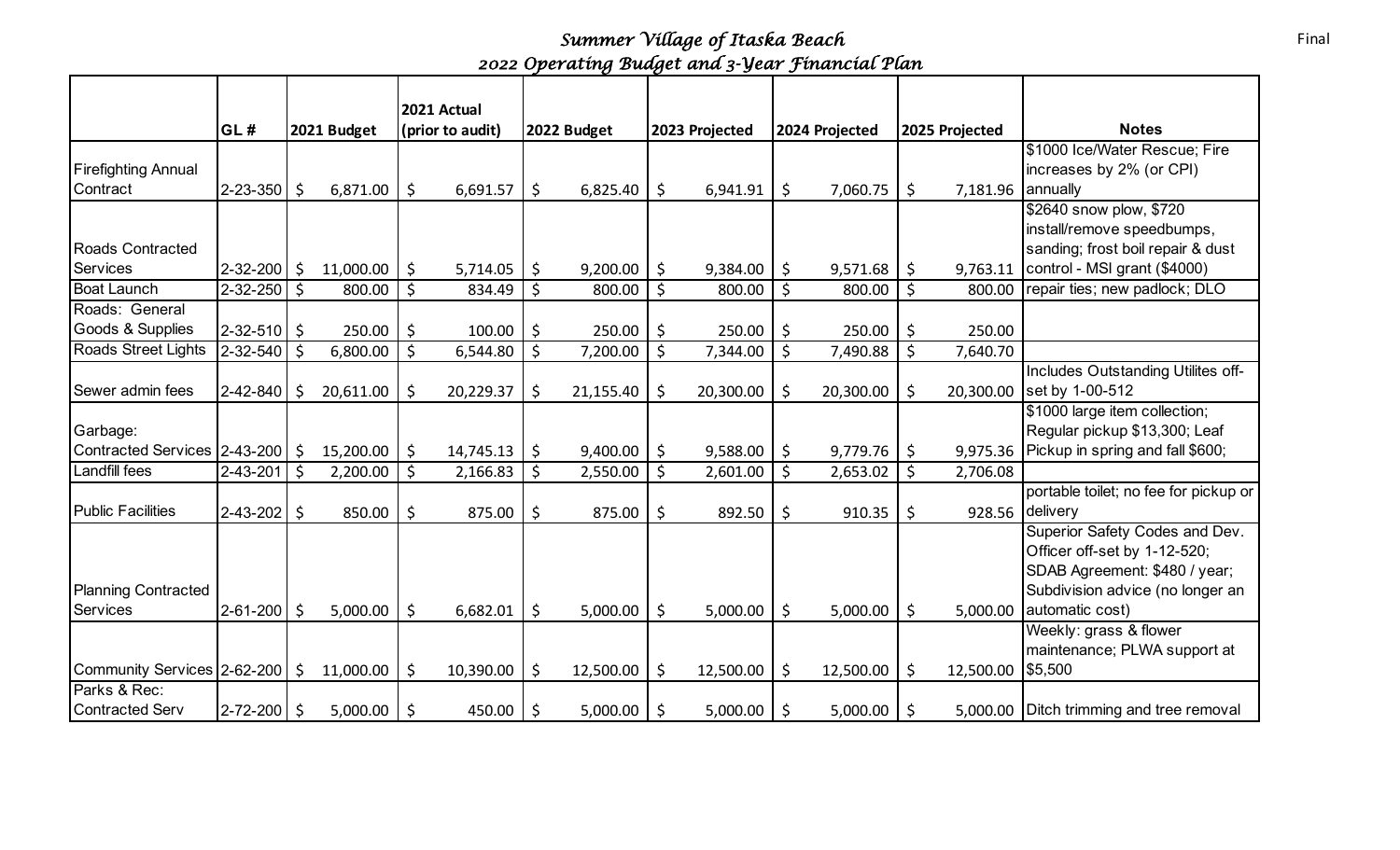## *Summer Village of Itaska Beach 2022 Operating Budget and 3-Year Financial Plan*

|                                                |                                       |    |                                            |                    | 2021 Actual      |              |                  |                    |                |                |                |                           |                |                                                    |
|------------------------------------------------|---------------------------------------|----|--------------------------------------------|--------------------|------------------|--------------|------------------|--------------------|----------------|----------------|----------------|---------------------------|----------------|----------------------------------------------------|
|                                                | GL#                                   |    | 2021 Budget                                |                    | (prior to audit) |              | 2022 Budget      |                    | 2023 Projected |                | 2024 Projected |                           | 2025 Projected | <b>Notes</b>                                       |
|                                                |                                       |    |                                            |                    |                  |              |                  |                    |                |                |                |                           |                | Keys for garage and tennis court.                  |
|                                                |                                       |    |                                            |                    |                  |              |                  |                    |                |                |                |                           |                | 2022: Pickleball Equipment: 2                      |
| Parks & Rec: Gen                               |                                       |    |                                            |                    |                  |              |                  |                    |                |                |                |                           |                | wooden paddles (\$30), 3 outdoor                   |
| Goods & Supplies                               | $ 2 - 72 - 510 $ \$                   |    | 100.00                                     | \$                 | 398.42           | \$           | 100.00           | $\zeta$            | 100.00         | \$             | 100.00         | \$                        | 100.00         | balls (\$12)                                       |
| <b>Buoys</b>                                   | 2-72-622                              | Ŝ. | 2,100.00                                   | \$                 | 1,030.00         | \$           | 1,360.00         | \$                 | 1,300.00       | \$             | 1,300.00       | \$                        | 1,300.00       | \$1000 install/remove, \$360 chains<br>and anchors |
| Parks & Rec:                                   |                                       |    |                                            |                    |                  |              |                  |                    |                |                |                |                           |                |                                                    |
| <b>Transfer to Capital</b>                     | $ 2 - 72 - 762 $ \$                   |    |                                            | \$                 |                  | \$           |                  | \$                 |                | \$             |                | \$                        |                |                                                    |
|                                                |                                       |    |                                            |                    |                  |              |                  |                    |                |                |                |                           |                | rototill sand areas; playground                    |
| Playground                                     | $2 - 72 - 764$ \$                     |    | 1,000.00                                   | \$                 | 668.71           | \$           | 1,000.00         | \$                 | 1,000.00       | \$             | 1,000.00       | \$                        | 1,000.00       | inspection                                         |
| Picnic                                         | $2 - 72 - 766$ \$                     |    | 2,500.00                                   | $\mathsf{\dot{S}}$ |                  | \$           | 2,500.00         | $\mathsf{\dot{S}}$ | 2,500.00       | Ś.             | 2,500.00       | \$                        | 2,500.00       | rent tent                                          |
|                                                |                                       |    |                                            |                    |                  |              |                  |                    |                |                |                |                           |                |                                                    |
| Requisition: Res. Scl 2-75-001   \$            |                                       |    | 87,886.46                                  | Ŝ.                 | 87,886.46        | \$           | $97,823.35$   \$ |                    | 97,823.35      | \$             | 97,823.35      | \$                        | 97,823.35      |                                                    |
| Requisition: Non-Res 2-75-002   \$             |                                       |    | 452.10                                     | $\mathsf{S}$       | 452.10           | $\zeta$      | 568.35           | $\zeta$            | 568.35         | \$             | 568.35         | \$                        | 568.35         |                                                    |
| Requisition: Designat 2-75-003   \$            |                                       |    | 11.16                                      |                    |                  | \$           | 11.25            | \$                 | 11.25          | \$             | 11.25          | \$                        | 11.25          | Do not need to pay if under \$50                   |
| Contr. To Capital                              |                                       |    |                                            |                    |                  |              |                  |                    |                |                |                |                           |                |                                                    |
| Programs                                       | $2-97-762$ \$                         |    | $\overline{a}$                             | \$                 |                  | \$           |                  |                    |                | \$             |                | \$                        |                |                                                    |
|                                                |                                       |    |                                            |                    |                  |              |                  |                    |                |                |                |                           |                |                                                    |
| Transfer to Reserve $ 2-97-764 $ \$            |                                       |    | 7,801.53                                   | \$                 | 7,801.53         |              |                  | \$                 | 6,407.51       | \$             | 2,781.52       | \$                        | 821.07         | Operational reserve transfer                       |
|                                                |                                       |    | <b>Sub Total</b> $\binom{5}{9}$ 300,014.25 | S.                 | 278,557.74       | \$           | 295,381.51       | $\zeta$            | 306,258.88     | \$             | 306,258.88     | \$                        | 306,258.88     |                                                    |
|                                                | <b>TOTAL</b>                          | Ś. |                                            | Ś                  | 24,267.29        | \$           | 0.43             | \$                 | (0.00)         | \$             | (0.00)         | $\mathsf{\hat{S}}$        | (0.00)         |                                                    |
|                                                |                                       |    |                                            |                    |                  |              |                  |                    |                |                |                |                           |                |                                                    |
| <b>Increase in Property Taxes:</b>             |                                       |    |                                            |                    |                  | \$           | $(10,052.12)$ \$ |                    | 10,976.94      | $\$\$          | $\blacksquare$ | \$                        | $\blacksquare$ |                                                    |
| Municipal Average Tax Increase / 84 properties |                                       |    |                                            |                    |                  | \$           | (119.67)         | \$                 | 130.68         | \$             |                | \$                        | $\sim$         |                                                    |
|                                                | Municipal Current year average taxes: |    |                                            |                    |                  | \$           | 2,138.35         | $\mathfrak{F}$     | 2,269.02       | $\mathfrak{S}$ | 2,269.02       | \$                        | 2,269.02       |                                                    |
| Municipal Last year average taxes:             |                                       |    |                                            | \$                 | 2,258.01         | $\mathbb{S}$ | 2,138.35         | $\mathbb{S}$       | 2,269.02       | $\mathfrak{S}$ | 2,269.02       |                           |                |                                                    |
| Municipal average % increase from last year    |                                       |    |                                            | $-5.3%$            |                  | 6.1%         |                  | 0.0%               |                | 0.0%           |                |                           |                |                                                    |
|                                                |                                       |    |                                            |                    |                  |              |                  |                    |                |                |                |                           |                |                                                    |
| <b>Increase in Education Tax:</b>              |                                       |    |                                            | \$                 | 10,053.14        | $\$\$        | $\blacksquare$   | \$                 | $\blacksquare$ | \$             | $\blacksquare$ |                           |                |                                                    |
| Education Average Tax Increase / 84 properties |                                       |    |                                            |                    |                  | \$           | 119.68           | $\$\$              | $\sim$         | \$             | $\blacksquare$ | $\boldsymbol{\mathsf{S}}$ | $\sim$         |                                                    |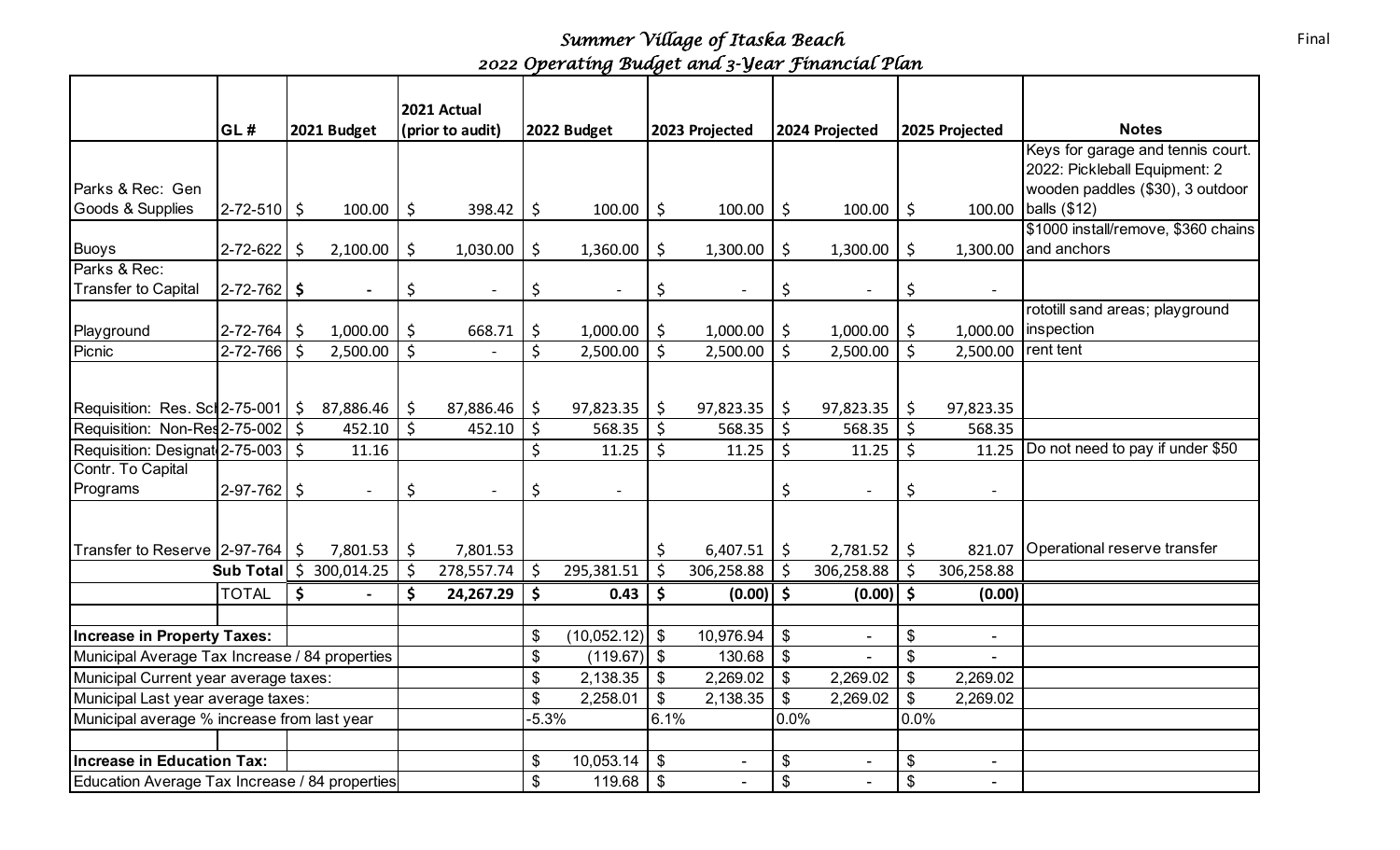*Summer Village of Itaska Beach 2022 Operating Budget and 3-Year Financial Plan*

|                                                                                 |     |             | 2021 Actual          |     |             |       |                                    |       |                |       |                |              |
|---------------------------------------------------------------------------------|-----|-------------|----------------------|-----|-------------|-------|------------------------------------|-------|----------------|-------|----------------|--------------|
|                                                                                 | GL# | 2021 Budget | $ $ (prior to audit) |     | 2022 Budget |       | 2023 Projected                     |       | 2024 Projected |       | 2025 Projected | <b>Notes</b> |
| Education current year average taxes:                                           |     |             |                      | D   | 164.56, ا   |       | ,164.56                            |       | 1,164.56       |       | 1,164.56       |              |
| Education last year average taxes:                                              |     |             |                      |     | 046.27      |       | l,164.56                           | S     | 1,164.56       |       | 1,164.56       |              |
| Education average % increase from last year                                     |     |             |                      | 11% |             | $0\%$ |                                    | $0\%$ |                | $0\%$ |                |              |
|                                                                                 |     |             |                      |     |             |       |                                    |       |                |       |                |              |
| Combined municipal and education average % increase                             |     |             |                      |     | 0.0%        |       | 4%                                 |       | 0%             |       | 0%             |              |
|                                                                                 |     |             |                      |     |             |       |                                    |       |                |       |                |              |
|                                                                                 |     |             |                      |     |             |       |                                    |       |                |       |                |              |
| Accumulated surplus / deficit:<br>Unrestricted & Restricted surplus & Equity in |     |             |                      |     |             |       |                                    |       |                |       |                |              |
| <b>TCA</b>                                                                      |     |             | 1,128,724.00         | \$  |             |       | $1,128,724.00$   \$ $1,135,131.51$ |       | \$1,137,913.03 |       | \$1,138,734.10 |              |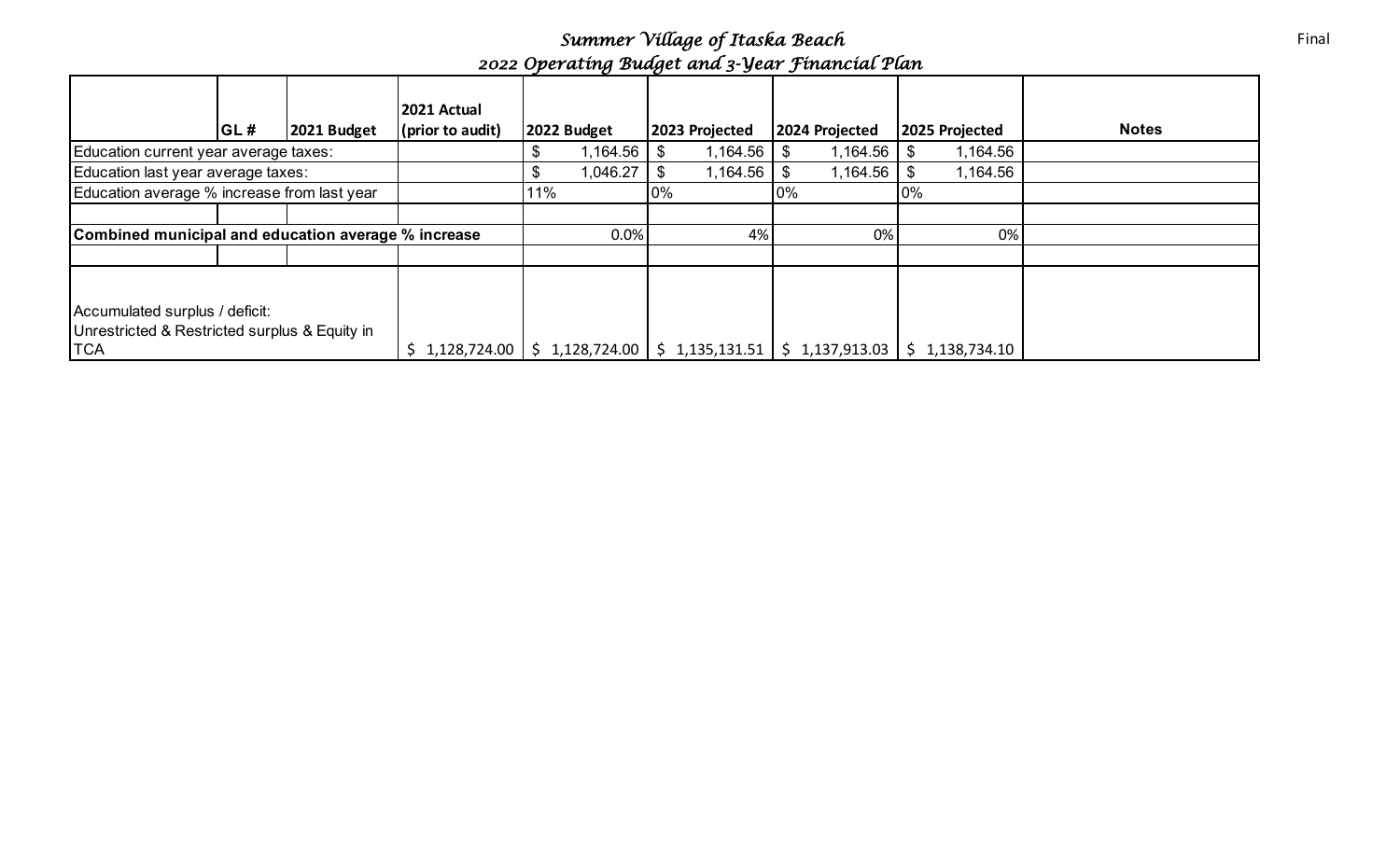| Summer Village of Itaska Beach                              |                |                |        | 2022 Capital Budget and       |       |       |
|-------------------------------------------------------------|----------------|----------------|--------|-------------------------------|-------|-------|
|                                                             |                |                |        | 5-Year Capital Plan Worksheet |       |       |
| <b>Planned Capital Additions</b>                            | 2,022          | 2,023          | 2,024  | 2,025                         | 2,026 | 2,027 |
| Council                                                     |                |                |        |                               |       |       |
|                                                             |                |                |        |                               |       |       |
| Administration                                              |                |                |        |                               |       |       |
|                                                             |                |                |        |                               |       |       |
| <b>Public Works</b>                                         |                |                |        |                               |       |       |
| <b>Entrance Sign</b>                                        |                |                |        |                               |       |       |
| <b>Boat Launch</b>                                          |                |                |        |                               |       |       |
| Beach Avenue Landscaping - Tree                             |                |                |        |                               |       |       |
| Planting                                                    | 15,000         |                |        |                               |       |       |
| Water/Watewater                                             |                |                |        |                               |       |       |
| Water - homeowners use wells                                |                |                |        |                               |       |       |
| Wastewater - NEPL budgets for                               |                |                |        |                               |       |       |
| capital replacement                                         |                |                |        |                               |       |       |
| <b>Streets</b>                                              |                |                |        |                               |       |       |
| <b>Gravel Roads</b>                                         |                |                |        |                               |       |       |
| Drainage - Stormwater rehabilitation                        | 13,000         |                |        |                               |       |       |
| Turnaround - Safety Barrier -                               |                |                |        |                               |       |       |
| boulders                                                    | $\blacksquare$ |                |        |                               |       |       |
|                                                             |                |                |        |                               |       |       |
| Recreation                                                  |                |                |        |                               |       |       |
| Tennis Court Plexipave                                      |                |                | 14,000 |                               |       |       |
| Park & Playground Additions                                 | 200,000        |                |        |                               |       |       |
| Schlosser Park - add shale to pathway - Audubon to complete |                |                |        |                               |       |       |
|                                                             |                |                |        |                               |       |       |
|                                                             |                |                |        |                               |       |       |
| <b>Total Planned Capital Additions</b>                      | 228,000        | $\blacksquare$ | 14,000 | $\overline{\phantom{a}}$      |       |       |